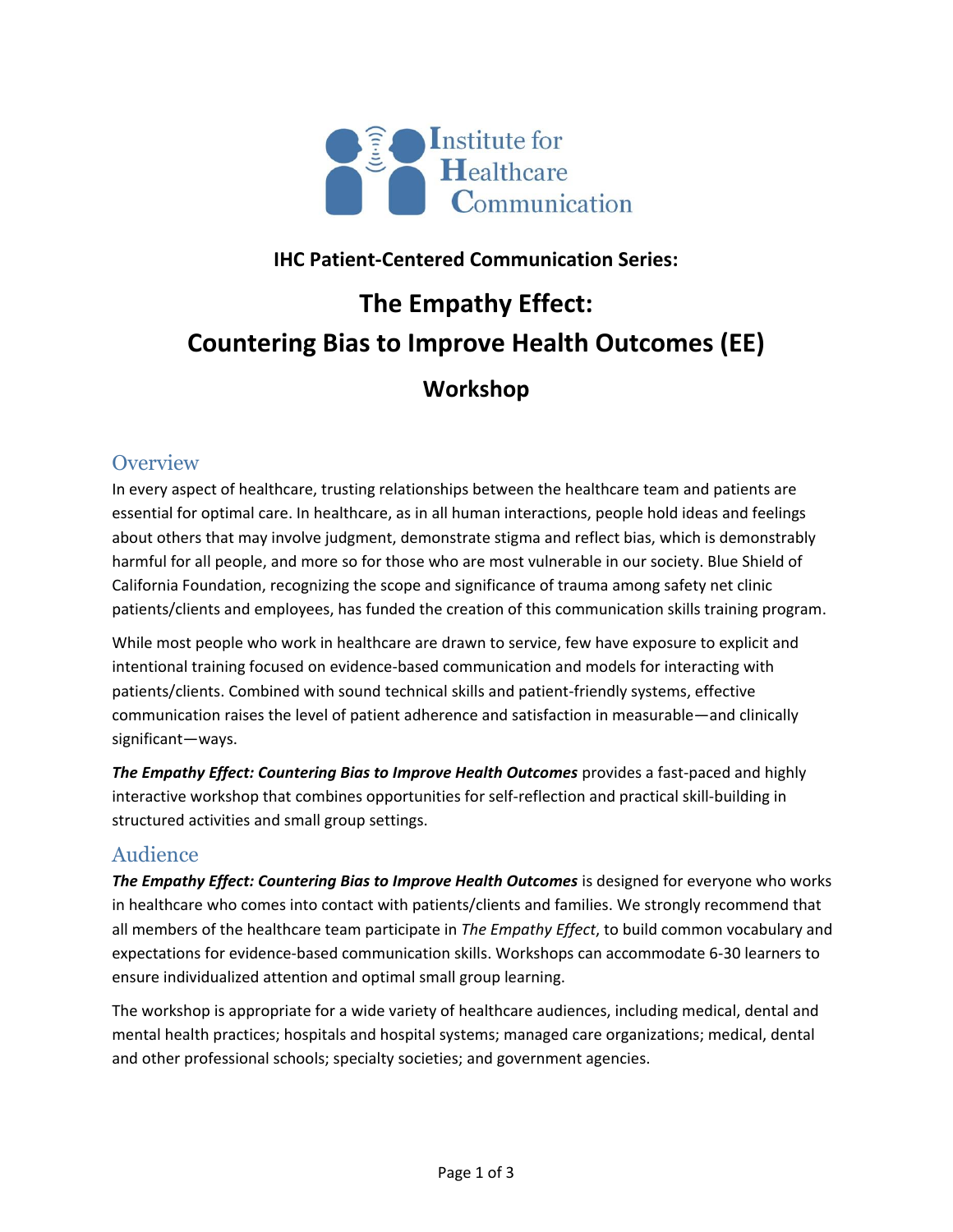### **Content**

In this 4.0-hour training, *The Empathy Effect: Countering Bias to Improve Health Outcomes (EE)* presents an extensive research base, a commitment to active learning and input from a diverse array of experts. The training uses structured self-reflection and focuses on practical skills that learners can bring to their daily work immediately.

The EE workshop is based on three foundational premises:

- 1. Empathy is healing and judgment is harmful,
- 2. Vulnerable populations experience greater harm by judgment and lack of empathy, and
- 3. We all have judgments, and we can learn to mitigate them.

IHC's model for effective empathy conveyance embodies six essential techniques, each of which is treated in detail and with learner participation.



Throughout the workshop, learners are invited to participate in a series of exercises that are graduated to engage learners around their own experiences in a safe and supportive environment. Facilitators model effective communication skills and learners receive an extensive annotated bibliography, available on IHC's website ([EE bibliography\)](http://healthcarecomm.org/wp-content/uploads/2011/05/Empathy-Effect-bibliography_3-22-17.pdf) and supportive materials including a detailed skill summary for the IN GEAR model.

#### Learning Objectives

- 1. List two of the three premises for empathy-based care
- 2. Identify the elements of the IN GEAR model for empathy conveyance
- 3. Identify two internal or external cues associated with interactions that invite judgment
- 4. Name at least one counter cue to shift from a view of judgment to one of understanding
- 5. Demonstrate at least two examples of conveying empathy